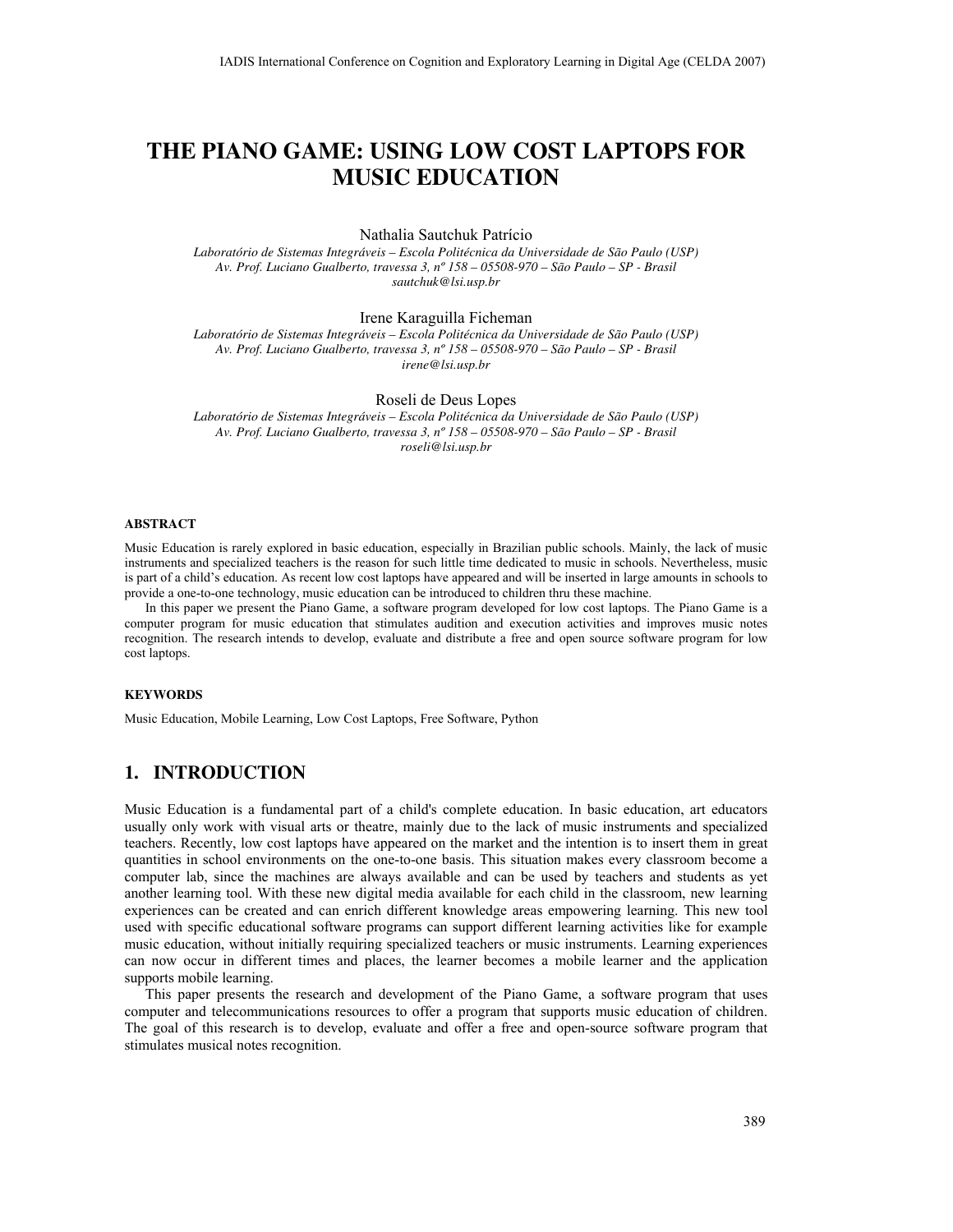# 2. MUSIC EDUCATION THEORY

In Brazil, very little can be found in research involving education and technology, especially when compared to other countries. When referring to music education, especially composition and audition, research in this area is scarcer. These two areas are central to the musical development and education (Krüger et al, 1999).

The CLASP model, presented by Keith Swanwick (Swanwick, 1979), suggests five parameters that constitute the relationship between people and music: Composition, Literature, Audition, Skills and Performance. Composition, Performance and Audition are considered the basis for music understanding since they allow direct involvement with music in a practical way (Swanwick, 1979) and (Hentschke, 1993).

The Piano Game supports the user in two primary characteristics: performance and audition. Therefore this project combines new technology with recent music education studies.

## 3. GAME DESCRIPTION

The goal of the Piano Game is to recognize music notes on a virtual piano. The game includes different challenges, represented by sticks, divided in two levels: easy (top bucket) and hard (bottom bucket).

The game's interface includes a virtual piano, where the user can listen to the sound of every key just by laying the mouse symbol on the key (Figure 1).





Figure 1. Piano Game Interface Figure 2. Animation

After choosing a stick, a piece of music is played, an animation appears on the screen (Figure 2), the challenge is set and the user needs to discover the sequence of notes that has been played.

The user can play click on the left ball to replay the piece of music of the challenge or can hear one of the notes to be discovered by laying the mouse on one of the cubes that represent the notes (Figure 3). In that case, the symbol of an ear will appear on the screen and the specific note will be heard.



Figure 3. Cursor changes to an ear Figure 4. Help tool activated

In the order of the sequence, the user interacts with the software to discover the next note by scrolling over the virtual piano and clicking on the key corresponding to the note. If the key pressed is the correct key, points are added to the total number of points; otherwise a message appears on the bottom bar suggesting the user should try a higher or a lower pitch.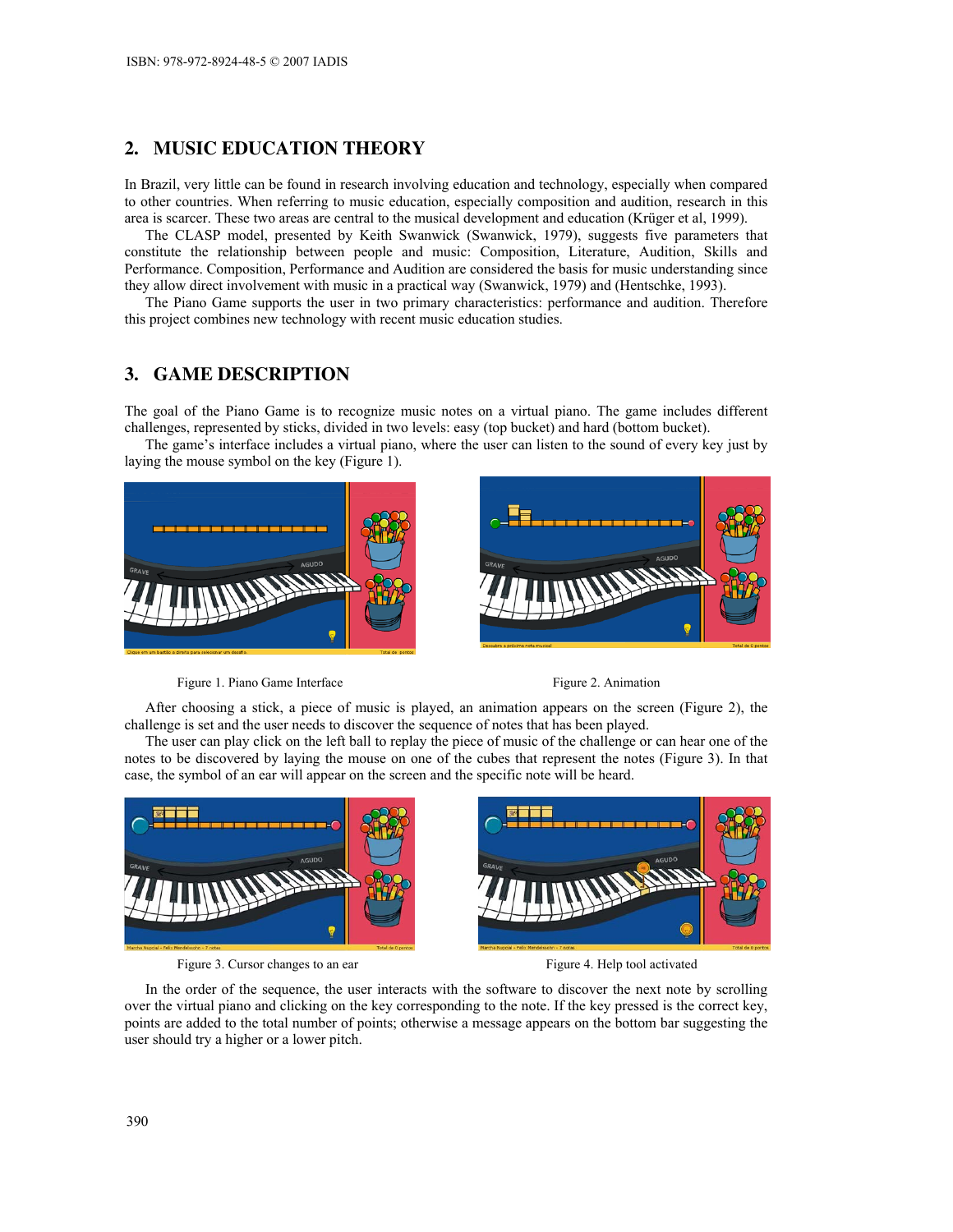A help tool has also been implemented. To use the help tool, the user must activate it clicking on the lamp on the bottom part of the screen. With the help tool turned on, the user can lay the mouse on one of the notes of the challenge sequence, and the software will point to the piano key that corresponds to the sound (Figure 4). The user accumulates fewer points completing the challenge using the help tool.

When the user concludes the recognition of the complete sequence of notes, an animation is shown and the original music piece from which the challenge was inspired is played. The original music piece played to the user when discovering the whole challenge can be considered an audition activity suggested by Swanwick, but is also a positive re-enforcement feedback and comes as a pleasant surprise after the exercise.

Users develop performance and audition skills playing the Piano Game. When users scrolls on the piano keys and hears the notes, they are working on their performance skills. The audition skill is worked on when the user listens to each note and tries to recognize it on the virtual piano and when the user completes the challenge and hears the complete piece of music the challenge was inspired by.

## 4. IMPLEMENTATION METHODOLOGY

Originally, the Piano Game was implemented in Adobe Flash (Adobe, 2007) as part of the Edu Musical Portal (Ficheman et al., 2004). This programming language was chosen for the Portal's development because of the possibility to create animations and interaction with users, and to allow sounds reproduction. Also, free Flash player are available and can be downloaded from the Web and installed on the users' computer.

The OLPC XO (One Laptop Per Child, 2007) has a Gnash (GNU Project, 2007) installed, a flash player with open source that supports flash implementations including animations. Initial testes made on the XO with the available Flash player showed that user interaction and animations are very slow, which makes the Gnash use unacceptable on this platform. However, as the Gnash is under development, it does not have an accurate forecast of when this problem will be solved.

All the programs being developed for the XO follow the concept of free software and should have open source. As the Adobe Flash player does not follow this idea, it cannot be distributed with the XOs.

Moreover, another inconvenience of the Flash version of Piano Game is that the user needs to be connected to the Internet to access it. This becomes a problem since many Brazilian public schools, which are the focus of these low cost laptops, do not have Internet connection yet and when they do, the bandwidth does not support users simultaneous demands.

Because of all the problems explained above we decided to implement the Piano Game using the Python programming language. Its' main characteristics are that it is an object oriented programming language, it has a very simple and comprehensive syntax, facilitating code programming and understanding and it is necessary a Python interpreter. Programs developed in Python are open source by standard and there are already many libraries that implement several functionalities. One of these libraries, used in the Piano Game, is the PyGame graphics library (Python Game Development, 2007), which main objective is to facilitate the game development in python and which is included in the XO operating system.

Initial tests of the game have been performed and the results show the correct functioning of the game, and performance improvement when compared with the version tested with the Gnash.

## 5. FUTURE WORKS

In the next step of the research, we intend to conduct some tests of the Piano Game with end users (children between 7 and 12) to verify usability, acceptance and to collect suggestions of improvements. Interaction with users to verify the pedagogical usefulness of the Piano Game has been suggested in (Ficheman et al., 2005), (Benini et al., 2004) and (Krüger, 2000). Also work with teachers will help verify and explore the alternatives of classroom use.

Furthermore, we plan on studying the possibility to include a tool that allows the user to modify the game by adding personal challenges. These challenges could be created by the children themselves or their teachers and could be made available to other users on the school server. Also, when Internet access is available, challenges could be posted on a Website and could be downloaded, allowing interaction between users.